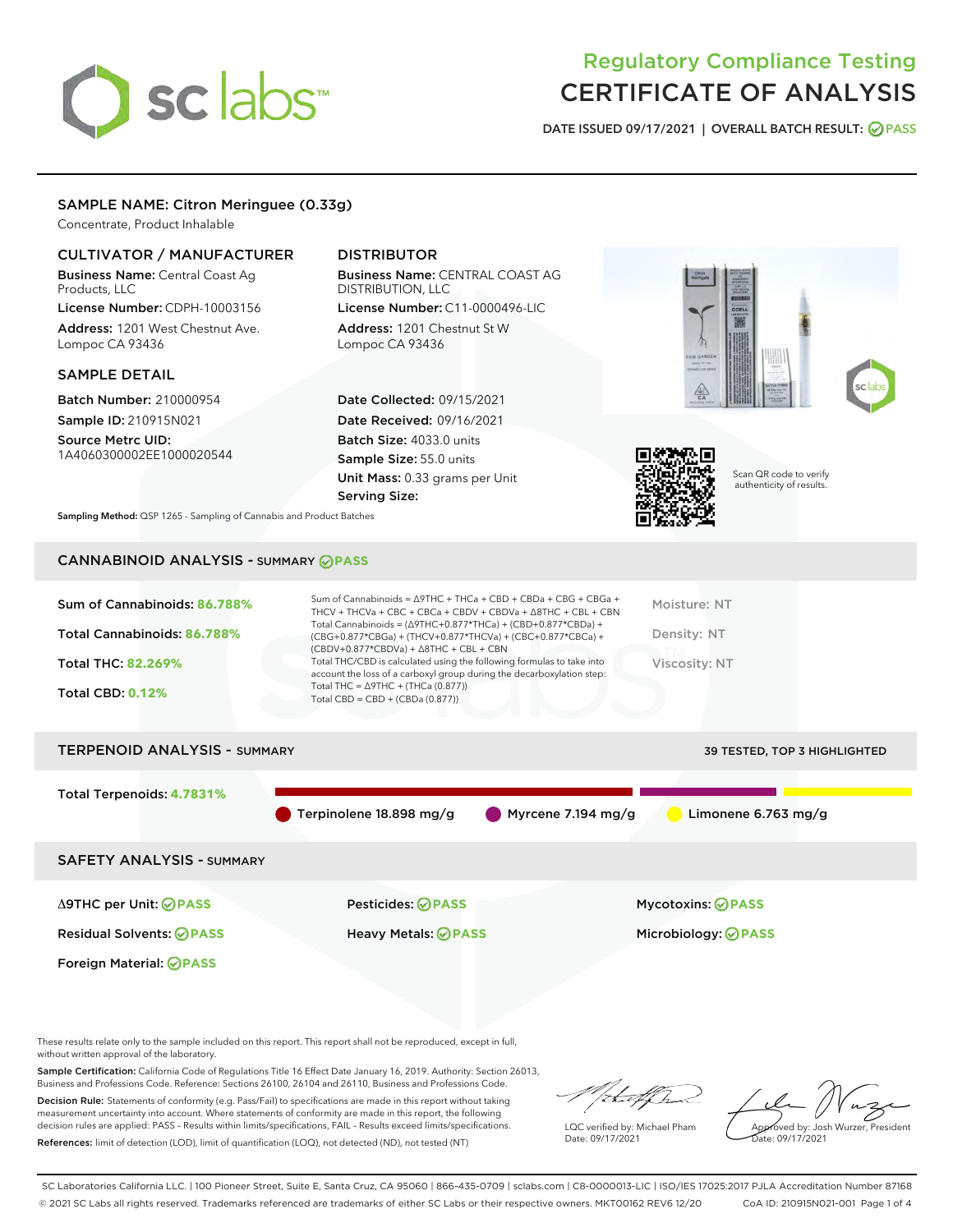



CITRON MERINGUEE (0.33G) | DATE ISSUED 09/17/2021 | OVERALL BATCH RESULT: 2 PASS

#### CANNABINOID TEST RESULTS - 09/17/2021 2 PASS

Tested by high-performance liquid chromatography with diode-array detection (HPLC-DAD). **Method:** QSP 1157 - Analysis of Cannabinoids by HPLC-DAD

#### TOTAL CANNABINOIDS: **86.788%**

Total Cannabinoids (Total THC) + (Total CBD) + (Total CBG) + (Total THCV) + (Total CBC) + (Total CBDV) + ∆8THC + CBL + CBN

TOTAL THC: **82.269%** Total THC (∆9THC+0.877\*THCa)

TOTAL CBD: **0.12%**

Total CBD (CBD+0.877\*CBDa)

TOTAL CBG: 2.689% Total CBG (CBG+0.877\*CBGa)

TOTAL THCV: 1.05% Total THCV (THCV+0.877\*THCVa)

TOTAL CBC: ND Total CBC (CBC+0.877\*CBCa)

TOTAL CBDV: ND Total CBDV (CBDV+0.877\*CBDVa)

| <b>COMPOUND</b>  | LOD/LOQ<br>(mg/g)          | <b>MEASUREMENT</b><br><b>UNCERTAINTY</b><br>(mg/g) | <b>RESULT</b><br>(mg/g) | <b>RESULT</b><br>(%) |
|------------------|----------------------------|----------------------------------------------------|-------------------------|----------------------|
| <b>A9THC</b>     | 0.06 / 0.26                | ±28.301                                            | 822.69                  | 82.269               |
| <b>CBG</b>       | 0.06 / 0.19                | ±1.059                                             | 26.89                   | 2.689                |
| <b>THCV</b>      | 0.1 / 0.2                  | ±0.52                                              | 10.5                    | 1.05                 |
| $\triangle$ 8THC | 0.1/0.4                    | $\pm 0.32$                                         | 4.0                     | 0.40                 |
| <b>CBN</b>       | 0.1/0.3                    | ±0.17                                              | 2.6                     | 0.26                 |
| <b>CBD</b>       | 0.07/0.29                  | ±0.056                                             | 1.20                    | 0.120                |
| <b>THCa</b>      | 0.05/0.14                  | N/A                                                | <b>ND</b>               | <b>ND</b>            |
| <b>THCVa</b>     | 0.07/0.20                  | N/A                                                | <b>ND</b>               | <b>ND</b>            |
| <b>CBDa</b>      | 0.02/0.19                  | N/A                                                | <b>ND</b>               | <b>ND</b>            |
| <b>CBDV</b>      | 0.04 / 0.15                | N/A                                                | <b>ND</b>               | <b>ND</b>            |
| <b>CBDVa</b>     | 0.03/0.53                  | N/A                                                | <b>ND</b>               | <b>ND</b>            |
| <b>CBGa</b>      | 0.1/0.2                    | N/A                                                | <b>ND</b>               | <b>ND</b>            |
| <b>CBL</b>       | 0.06 / 0.24                | N/A                                                | <b>ND</b>               | <b>ND</b>            |
| <b>CBC</b>       | 0.2 / 0.5                  | N/A                                                | <b>ND</b>               | <b>ND</b>            |
| <b>CBCa</b>      | 0.07 / 0.28                | N/A                                                | <b>ND</b>               | <b>ND</b>            |
|                  | <b>SUM OF CANNABINOIDS</b> |                                                    | 867.88 mg/g             | 86.788%              |

#### **UNIT MASS: 0.33 grams per Unit**

| ∆9THC per Unit                        | 1120 per-package limit                                     | 271.49 mg/unit<br><b>PASS</b> |  |  |
|---------------------------------------|------------------------------------------------------------|-------------------------------|--|--|
| <b>Total THC per Unit</b>             |                                                            | 271.49 mg/unit                |  |  |
| <b>CBD per Unit</b>                   |                                                            | $0.40$ mg/unit                |  |  |
| <b>Total CBD per Unit</b>             |                                                            | $0.40$ mg/unit                |  |  |
| Sum of Cannabinoids<br>per Unit       |                                                            | 286.40 mg/unit                |  |  |
| <b>Total Cannabinoids</b><br>per Unit |                                                            | 286.46 mg/unit                |  |  |
| <b>MOISTURE TEST RESULT</b>           | <b>VISCOSITY TEST RESULT</b><br><b>DENSITY TEST RESULT</b> |                               |  |  |

Not Tested

Not Tested

Not Tested

#### TERPENOID TEST RESULTS - 09/17/2021

Terpene analysis utilizing gas chromatography-flame ionization detection (GC-FID). **Method:** QSP 1192 - Analysis of Terpenoids by GC-FID

| <b>COMPOUND</b>         | LOD/LOQ<br>(mg/g) | <b>MEASUREMENT</b><br><b>UNCERTAINTY</b><br>(mg/g) | <b>RESULT</b><br>(mg/g)                         | <b>RESULT</b><br>(%) |
|-------------------------|-------------------|----------------------------------------------------|-------------------------------------------------|----------------------|
| Terpinolene             | 0.008 / 0.026     | ±0.3874                                            | 18.898                                          | 1.8898               |
| <b>Myrcene</b>          | 0.008 / 0.025     | ±0.0928                                            | 7.194                                           | 0.7194               |
| Limonene                | 0.005 / 0.016     | ±0.0967                                            | 6.763                                           | 0.6763               |
| $\beta$ Caryophyllene   | 0.004 / 0.012     | ±0.1377                                            | 3.868                                           | 0.3868               |
| Ocimene                 | 0.011 / 0.038     | ±0.0764                                            | 2.379                                           | 0.2379               |
| $\beta$ Pinene          | 0.004 / 0.014     | ±0.0197                                            | 1.709                                           | 0.1709               |
| Linalool                | 0.009 / 0.032     | ±0.0431                                            | 1.135                                           | 0.1135               |
| $\alpha$ Humulene       | 0.009/0.029       | ±0.0332                                            | 1.034                                           | 0.1034               |
| $\alpha$ Pinene         | 0.005 / 0.017     | ±0.0077                                            | 0.891                                           | 0.0891               |
| $\alpha$ Phellandrene   | 0.006 / 0.020     | ±0.0098                                            | 0.717                                           | 0.0717               |
| 3 Carene                | 0.005 / 0.018     | ±0.0086                                            | 0.606                                           | 0.0606               |
| $\alpha$ Terpinene      | 0.005 / 0.017     | ±0.0069                                            | 0.466                                           | 0.0466               |
| Fenchol                 | 0.010 / 0.034     | ±0.0174                                            | 0.449                                           | 0.0449               |
| Terpineol               | 0.016 / 0.055     | ±0.0221                                            | 0.360                                           | 0.0360               |
| $\gamma$ Terpinene      | 0.006 / 0.018     | ±0.0047                                            | 0.272                                           | 0.0272               |
| p-Cymene                | 0.005 / 0.016     | ±0.0050                                            | 0.186                                           | 0.0186               |
| trans-ß-Farnesene       | 0.008 / 0.025     | ±0.0060                                            | 0.168                                           | 0.0168               |
| $\alpha$ Bisabolol      | 0.008 / 0.026     | ±0.0081                                            | 0.152                                           | 0.0152               |
| <b>Borneol</b>          | 0.005 / 0.016     | ±0.0041                                            | 0.098                                           | 0.0098               |
| Camphene                | 0.005 / 0.015     | ±0.0011                                            | 0.096                                           | 0.0096               |
| Sabinene                | 0.004 / 0.014     | ±0.0011                                            | 0.090                                           | 0.0090               |
| Guaiol                  | 0.009 / 0.030     | ±0.0041                                            | 0.086                                           | 0.0086               |
| Nerolidol               | 0.009 / 0.028     | ±0.0048                                            | 0.076                                           | 0.0076               |
| Citronellol             | 0.003 / 0.010     | ±0.0028                                            | 0.058                                           | 0.0058               |
| Eucalyptol              | 0.006 / 0.018     | ±0.0010                                            | 0.040                                           | 0.0040               |
| Sabinene Hydrate        | 0.006 / 0.022     | ±0.0013                                            | 0.033                                           | 0.0033               |
| Geraniol                | 0.002 / 0.007     | ±0.0003                                            | 0.007                                           | 0.0007               |
| Nerol                   | 0.003 / 0.011     | N/A                                                | <loq< th=""><th><loq< th=""></loq<></th></loq<> | <loq< th=""></loq<>  |
| Caryophyllene<br>Oxide  | 0.010 / 0.033     | N/A                                                | <loq< th=""><th><loq< th=""></loq<></th></loq<> | <loq< th=""></loq<>  |
| Fenchone                | 0.009 / 0.028     | N/A                                                | ND                                              | ND                   |
| (-)-Isopulegol          | 0.005 / 0.016     | N/A                                                | ND                                              | <b>ND</b>            |
| Camphor                 | 0.006 / 0.019     | N/A                                                | <b>ND</b>                                       | <b>ND</b>            |
| Isoborneol              | 0.004 / 0.012     | N/A                                                | ND                                              | <b>ND</b>            |
| Menthol                 | 0.008 / 0.025     | N/A                                                | ND                                              | <b>ND</b>            |
| $R-(+)$ -Pulegone       | 0.003 / 0.011     | N/A                                                | <b>ND</b>                                       | <b>ND</b>            |
| <b>Geranyl Acetate</b>  | 0.004 / 0.014     | N/A                                                | ND                                              | <b>ND</b>            |
| $\alpha$ Cedrene        | 0.005 / 0.016     | N/A                                                | ND                                              | <b>ND</b>            |
| Valencene               | 0.009 / 0.030     | N/A                                                | ND                                              | ND                   |
| Cedrol                  | 0.008 / 0.027     | N/A                                                | ND                                              | <b>ND</b>            |
| <b>TOTAL TERPENOIDS</b> |                   |                                                    | 47.831 mg/g                                     | 4.7831%              |

SC Laboratories California LLC. | 100 Pioneer Street, Suite E, Santa Cruz, CA 95060 | 866-435-0709 | sclabs.com | C8-0000013-LIC | ISO/IES 17025:2017 PJLA Accreditation Number 87168 © 2021 SC Labs all rights reserved. Trademarks referenced are trademarks of either SC Labs or their respective owners. MKT00162 REV6 12/20 CoA ID: 210915N021-001 Page 2 of 4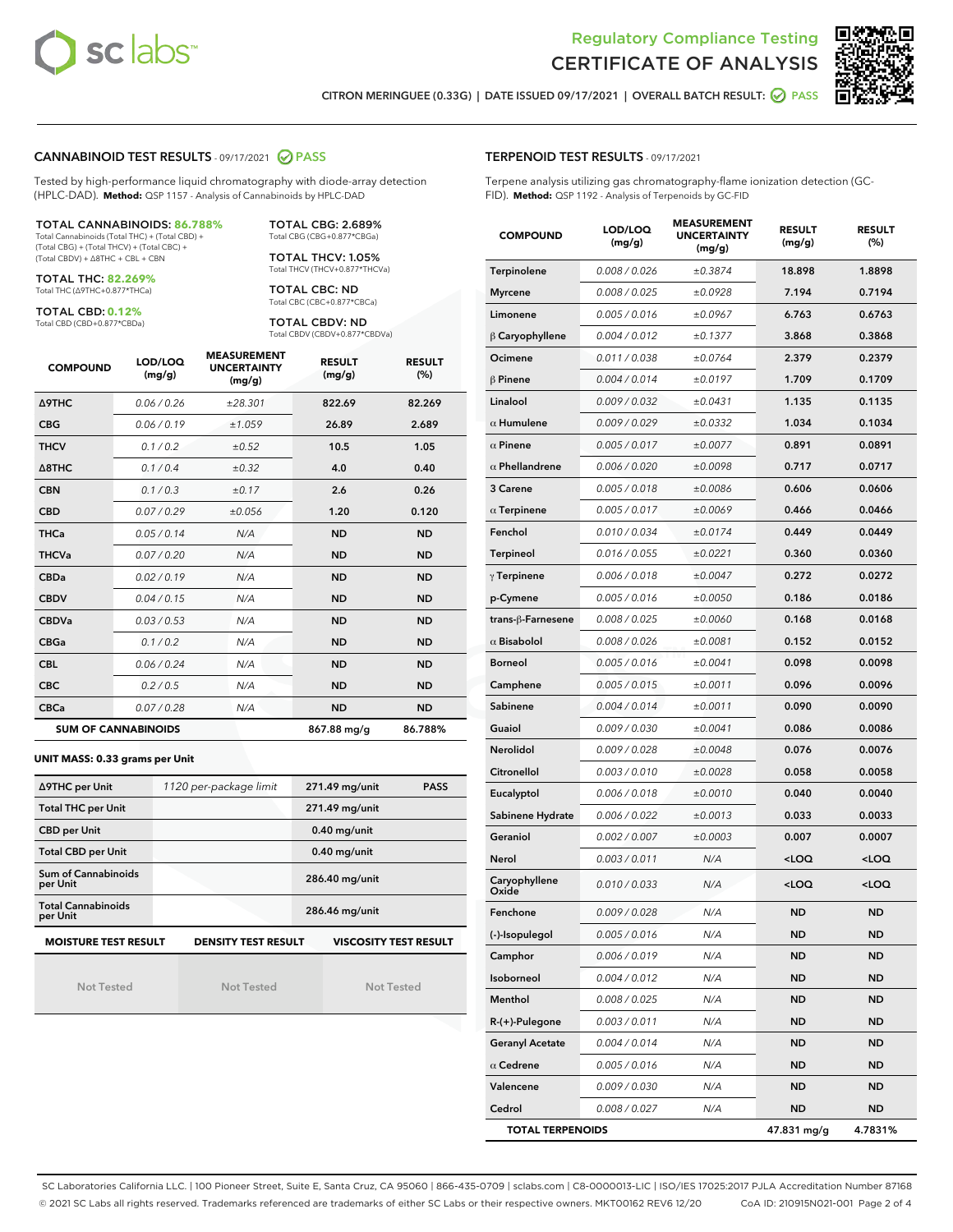



CITRON MERINGUEE (0.33G) | DATE ISSUED 09/17/2021 | OVERALL BATCH RESULT: **⊘** PASS

## CATEGORY 1 PESTICIDE TEST RESULTS - 09/17/2021 2 PASS

Pesticide and plant growth regulator analysis utilizing high-performance liquid chromatography-mass spectrometry (HPLC-MS) or gas chromatography-mass spectrometry (GC-MS). \*GC-MS utilized where indicated. **Method:** QSP 1212 - Analysis of Pesticides and Mycotoxins by LC-MS or QSP 1213 - Analysis of Pesticides by GC-MS

| <b>COMPOUND</b>             | LOD/LOQ<br>$(\mu g/g)$ | <b>ACTION</b><br><b>LIMIT</b><br>$(\mu g/g)$ | <b>MEASUREMENT</b><br><b>UNCERTAINTY</b><br>$(\mu g/g)$ | <b>RESULT</b><br>$(\mu g/g)$ | <b>RESULT</b> |
|-----------------------------|------------------------|----------------------------------------------|---------------------------------------------------------|------------------------------|---------------|
| Aldicarb                    | 0.03 / 0.08            | $\geq$ LOD                                   | N/A                                                     | <b>ND</b>                    | <b>PASS</b>   |
| Carbofuran                  | 0.02 / 0.05            | $>$ LOD                                      | N/A                                                     | <b>ND</b>                    | <b>PASS</b>   |
| Chlordane*                  | 0.03 / 0.08            | $\ge$ LOD                                    | N/A                                                     | <b>ND</b>                    | <b>PASS</b>   |
| Chlorfenapyr*               | 0.03/0.10              | $>$ LOD                                      | N/A                                                     | <b>ND</b>                    | <b>PASS</b>   |
| Chlorpyrifos                | 0.02 / 0.06            | ≥ LOD                                        | N/A                                                     | <b>ND</b>                    | <b>PASS</b>   |
| Coumaphos                   | 0.02 / 0.07            | $\ge$ LOD                                    | N/A                                                     | <b>ND</b>                    | <b>PASS</b>   |
| Daminozide                  | 0.02 / 0.07            | $\geq$ LOD                                   | N/A                                                     | <b>ND</b>                    | <b>PASS</b>   |
| <b>DDVP</b><br>(Dichlorvos) | 0.03/0.09              | $\geq$ LOD                                   | N/A                                                     | <b>ND</b>                    | <b>PASS</b>   |
| Dimethoate                  | 0.03 / 0.08            | $>$ LOD                                      | N/A                                                     | <b>ND</b>                    | <b>PASS</b>   |
| Ethoprop(hos)               | 0.03/0.10              | $\ge$ LOD                                    | N/A                                                     | <b>ND</b>                    | <b>PASS</b>   |
| Etofenprox                  | 0.02 / 0.06            | $>$ LOD                                      | N/A                                                     | <b>ND</b>                    | <b>PASS</b>   |
| Fenoxycarb                  | 0.03 / 0.08            | $\geq$ LOD                                   | N/A                                                     | <b>ND</b>                    | <b>PASS</b>   |
| Fipronil                    | 0.03/0.08              | $>$ LOD                                      | N/A                                                     | <b>ND</b>                    | <b>PASS</b>   |
| Imazalil                    | 0.02 / 0.06            | $\geq$ LOD                                   | N/A                                                     | <b>ND</b>                    | <b>PASS</b>   |
| <b>Methiocarb</b>           | 0.02 / 0.07            | $\ge$ LOD                                    | N/A                                                     | <b>ND</b>                    | <b>PASS</b>   |
| Methyl<br>parathion         | 0.03/0.10              | $\geq$ LOD                                   | N/A                                                     | <b>ND</b>                    | <b>PASS</b>   |
| <b>Mevinphos</b>            | 0.03/0.09              | $>$ LOD                                      | N/A                                                     | <b>ND</b>                    | <b>PASS</b>   |
| Paclobutrazol               | 0.02 / 0.05            | $\geq$ LOD                                   | N/A                                                     | <b>ND</b>                    | <b>PASS</b>   |
| Propoxur                    | 0.03/0.09              | $\ge$ LOD                                    | N/A                                                     | <b>ND</b>                    | <b>PASS</b>   |
| Spiroxamine                 | 0.03 / 0.08            | $\ge$ LOD                                    | N/A                                                     | <b>ND</b>                    | <b>PASS</b>   |
| Thiacloprid                 | 0.03/0.10              | $\geq$ LOD                                   | N/A                                                     | <b>ND</b>                    | <b>PASS</b>   |

#### CATEGORY 2 PESTICIDE TEST RESULTS - 09/17/2021 @ PASS

| <b>COMPOUND</b>          | LOD/LOQ<br>$(\mu g/g)$ | <b>ACTION</b><br>LIMIT<br>$(\mu g/g)$ | <b>MEASUREMENT</b><br><b>UNCERTAINTY</b><br>$(\mu g/g)$ | <b>RESULT</b><br>$(\mu g/g)$ | <b>RESULT</b> |
|--------------------------|------------------------|---------------------------------------|---------------------------------------------------------|------------------------------|---------------|
| Abamectin                | 0.03/0.10              | 0.1                                   | N/A                                                     | <b>ND</b>                    | <b>PASS</b>   |
| Acephate                 | 0.02/0.07              | 0.1                                   | N/A                                                     | <b>ND</b>                    | <b>PASS</b>   |
| Acequinocyl              | 0.02/0.07              | 0.1                                   | N/A                                                     | <b>ND</b>                    | <b>PASS</b>   |
| Acetamiprid              | 0.02/0.05              | 0.1                                   | N/A                                                     | <b>ND</b>                    | <b>PASS</b>   |
| Azoxystrobin             | 0.02/0.07              | 0.1                                   | N/A                                                     | <b>ND</b>                    | <b>PASS</b>   |
| <b>Bifenazate</b>        | 0.01/0.04              | 0.1                                   | N/A                                                     | <b>ND</b>                    | <b>PASS</b>   |
| <b>Bifenthrin</b>        | 0.02 / 0.05            | 3                                     | N/A                                                     | <b>ND</b>                    | <b>PASS</b>   |
| <b>Boscalid</b>          | 0.03/0.09              | 0.1                                   | N/A                                                     | <b>ND</b>                    | <b>PASS</b>   |
| Captan                   | 0.19/0.57              | 0.7                                   | N/A                                                     | <b>ND</b>                    | <b>PASS</b>   |
| Carbaryl                 | 0.02/0.06              | 0.5                                   | N/A                                                     | <b>ND</b>                    | <b>PASS</b>   |
| Chlorantranilip-<br>role | 0.04/0.12              | 10                                    | N/A                                                     | <b>ND</b>                    | <b>PASS</b>   |
| Clofentezine             | 0.03/0.09              | 0.1                                   | N/A                                                     | <b>ND</b>                    | <b>PASS</b>   |

| <b>CATEGORY 2 PESTICIDE TEST RESULTS</b> - 09/17/2021 continued |
|-----------------------------------------------------------------|
|-----------------------------------------------------------------|

| <b>COMPOUND</b>               | LOD/LOQ<br>(µg/g) | <b>ACTION</b><br>LIMIT<br>(µg/g) | <b>MEASUREMENT</b><br><b>UNCERTAINTY</b><br>(µg/g) | <b>RESULT</b><br>(µg/g) | <b>RESULT</b> |
|-------------------------------|-------------------|----------------------------------|----------------------------------------------------|-------------------------|---------------|
| Cyfluthrin                    | 0.12 / 0.38       | $\overline{c}$                   | N/A                                                | <b>ND</b>               | <b>PASS</b>   |
| Cypermethrin                  | 0.11/0.32         | 1                                | N/A                                                | <b>ND</b>               | <b>PASS</b>   |
| <b>Diazinon</b>               | 0.02 / 0.05       | 0.1                              | N/A                                                | <b>ND</b>               | <b>PASS</b>   |
| Dimethomorph                  | 0.03 / 0.09       | 2                                | N/A                                                | <b>ND</b>               | <b>PASS</b>   |
| Etoxazole                     | 0.02 / 0.06       | 0.1                              | N/A                                                | <b>ND</b>               | <b>PASS</b>   |
| Fenhexamid                    | 0.03 / 0.09       | 0.1                              | N/A                                                | <b>ND</b>               | <b>PASS</b>   |
| Fenpyroximate                 | 0.02 / 0.06       | 0.1                              | N/A                                                | <b>ND</b>               | <b>PASS</b>   |
| Flonicamid                    | 0.03 / 0.10       | 0.1                              | N/A                                                | <b>ND</b>               | <b>PASS</b>   |
| Fludioxonil                   | 0.03/0.10         | 0.1                              | N/A                                                | <b>ND</b>               | <b>PASS</b>   |
| Hexythiazox                   | 0.02 / 0.07       | 0.1                              | N/A                                                | <b>ND</b>               | <b>PASS</b>   |
| Imidacloprid                  | 0.04 / 0.11       | 5                                | N/A                                                | <b>ND</b>               | <b>PASS</b>   |
| Kresoxim-methyl               | 0.02 / 0.07       | 0.1                              | N/A                                                | <b>ND</b>               | <b>PASS</b>   |
| Malathion                     | 0.03 / 0.09       | 0.5                              | N/A                                                | <b>ND</b>               | <b>PASS</b>   |
| Metalaxyl                     | 0.02 / 0.07       | $\overline{c}$                   | N/A                                                | <b>ND</b>               | <b>PASS</b>   |
| Methomyl                      | 0.03 / 0.10       | 1                                | N/A                                                | <b>ND</b>               | <b>PASS</b>   |
| Myclobutanil                  | 0.03/0.09         | 0.1                              | N/A                                                | <b>ND</b>               | <b>PASS</b>   |
| Naled                         | 0.02 / 0.07       | 0.1                              | N/A                                                | <b>ND</b>               | <b>PASS</b>   |
| Oxamyl                        | 0.04 / 0.11       | 0.5                              | N/A                                                | <b>ND</b>               | <b>PASS</b>   |
| Pentachloronitro-<br>benzene* | 0.03/0.09         | 0.1                              | N/A                                                | <b>ND</b>               | <b>PASS</b>   |
| Permethrin                    | 0.04 / 0.12       | 0.5                              | N/A                                                | <b>ND</b>               | <b>PASS</b>   |
| Phosmet                       | 0.03 / 0.10       | 0.1                              | N/A                                                | <b>ND</b>               | <b>PASS</b>   |
| Piperonylbu-<br>toxide        | 0.02 / 0.07       | 3                                | N/A                                                | <b>ND</b>               | <b>PASS</b>   |
| Prallethrin                   | 0.03 / 0.08       | 0.1                              | N/A                                                | <b>ND</b>               | <b>PASS</b>   |
| Propiconazole                 | 0.02 / 0.07       | 0.1                              | N/A                                                | <b>ND</b>               | <b>PASS</b>   |
| Pyrethrins                    | 0.04 / 0.12       | 0.5                              | N/A                                                | <b>ND</b>               | <b>PASS</b>   |
| Pyridaben                     | 0.02 / 0.07       | 0.1                              | N/A                                                | <b>ND</b>               | <b>PASS</b>   |
| Spinetoram                    | 0.02 / 0.07       | 0.1                              | N/A                                                | <b>ND</b>               | <b>PASS</b>   |
| Spinosad                      | 0.02 / 0.07       | 0.1                              | N/A                                                | <b>ND</b>               | <b>PASS</b>   |
| Spiromesifen                  | 0.02 / 0.05       | 0.1                              | N/A                                                | <b>ND</b>               | <b>PASS</b>   |
| Spirotetramat                 | 0.02 / 0.06       | 0.1                              | N/A                                                | <b>ND</b>               | <b>PASS</b>   |
| Tebuconazole                  | 0.02 / 0.07       | 0.1                              | N/A                                                | <b>ND</b>               | <b>PASS</b>   |
| Thiamethoxam                  | 0.03 / 0.10       | 5                                | N/A                                                | <b>ND</b>               | <b>PASS</b>   |
| Trifloxystrobin               | 0.03 / 0.08       | 0.1                              | N/A                                                | <b>ND</b>               | <b>PASS</b>   |

SC Laboratories California LLC. | 100 Pioneer Street, Suite E, Santa Cruz, CA 95060 | 866-435-0709 | sclabs.com | C8-0000013-LIC | ISO/IES 17025:2017 PJLA Accreditation Number 87168 © 2021 SC Labs all rights reserved. Trademarks referenced are trademarks of either SC Labs or their respective owners. MKT00162 REV6 12/20 CoA ID: 210915N021-001 Page 3 of 4